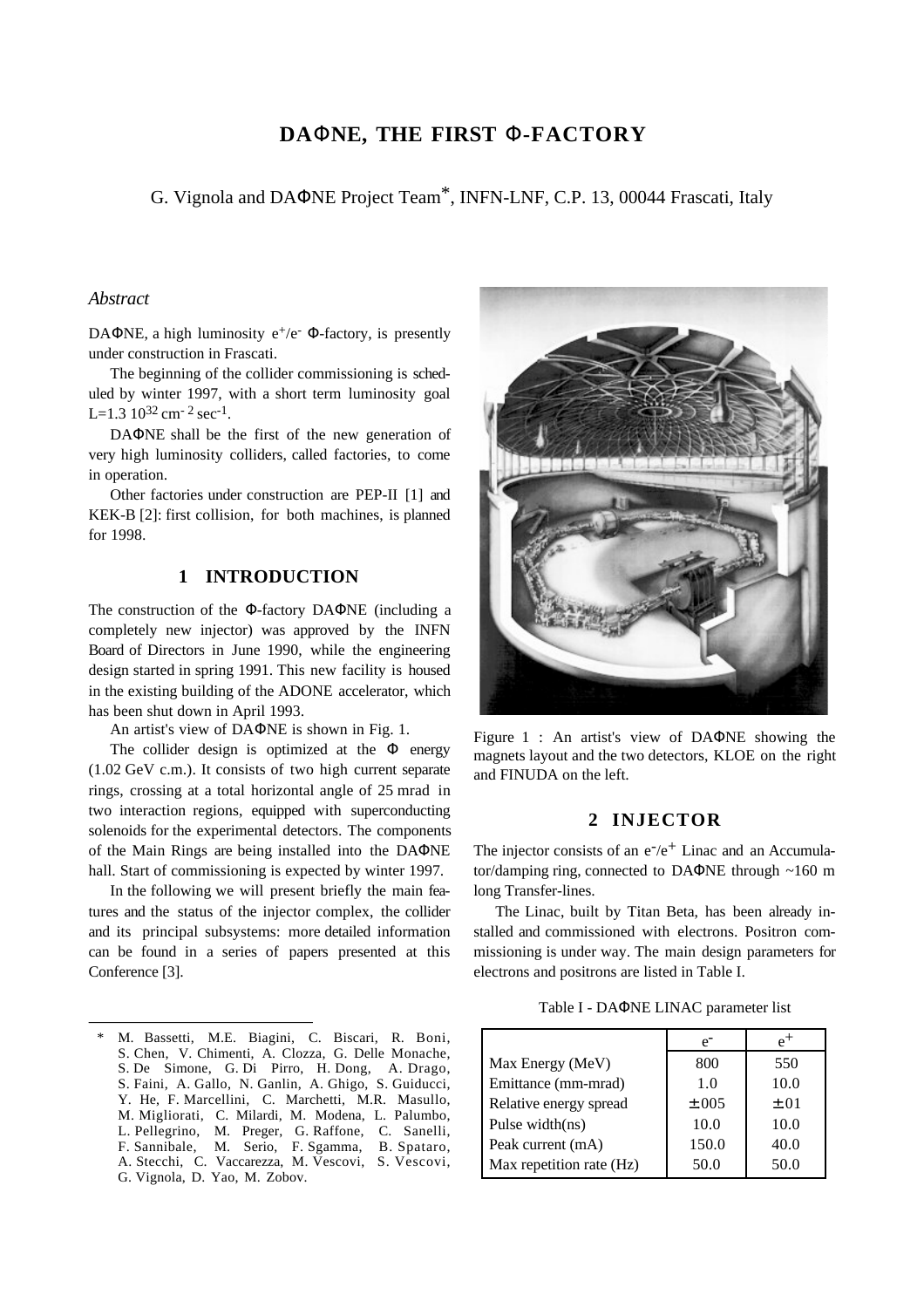The Accumulator is used to damp the transverse and longitudinal emittances of the Linac beam ( $e^-$  or  $e^+$ ), thus relaxing the injection requirements in the design of DAΦNE.

The injection chain works as follows: LINAC beam is first injected at  $\sim$  50 pps in one RF Accumulator bucket, damped, extracted at  $\approx$ 1 Hz, and injected into a single DAΦNE bucket.

The Accumulator (whose main parameters are listed in Table II) has been built by Oxford Instruments and completely installed (see Fig. 2) together with the transfer lines.

Accumulator commissioning is under way and first beam has already circulated.



Figure 2 : View of the Accumulator with the RF cavity.

Table II - Accumulator Main parameters

| Max Energy (MeV)                               | 550       |
|------------------------------------------------|-----------|
| Circumference (m)                              | 32.56     |
| Emittance (mm-mrad)                            | 0.26      |
| RF frequency (MHz)                             | 73.65     |
| RF peak voltage (kV)                           | 200       |
| Single bunch av. current (mA)                  | 150       |
| Bunch length (cm)                              | 3.0       |
| Synchrotron loss (keV/turn)                    | 5.2       |
| Damping time, $\tau_{\rm g}/\tau_{\rm x}$ (ms) | 10.7/21.4 |

## **3 DA**Φ**N E**

The major physics motivation for the construction of DAΦNE is the observation of direct CP-violation in  $K_L$ decays, i.e. the measurement of  $\varepsilon$ '/ $\varepsilon$  with accuracy in 10<sup>-4</sup> range by the KLOE detector [4].

A second detector FINUDA [5] for nuclear physics is also approved and under construction.

In order to achieve a very high luminosity, mandatory target for any factory, the DAΦNE design is based on the high current, double ring approach, adopted also by PEP-II and KEK-B. This high current approach allows to use single bunch parameters quite conservative from an accelerator physics point of view, but it moves the difficulties to engineering challenges (vacuum, RF, multibunches). The correctness of such a statement can be easily deduced by inspection of the DAΦNE design parameters listed in Table III together with the PEP-II and KEK-B ones.

|                                                            | <b>DAONE</b>  | <b>KEK-B</b>   |              | <b>PEP-II</b> |              |
|------------------------------------------------------------|---------------|----------------|--------------|---------------|--------------|
|                                                            |               | L.E.R.         | H.E.R.       | L.E.R.        | H.E.R.       |
| Energy (GeV)                                               | 0.51          | 3.5            | 8.0          | 3.1           | 9.0          |
| Maximum luminosity $[cm-2s-1]$                             | $5.3x10^{32}$ | $1010^{34}$    |              | $3x10^{33}$   |              |
| Trajectory length [m]                                      | 97.69         | 3016.26        |              | 2199.32       |              |
| Emittance, $\epsilon_{x}/\epsilon_{v}$ [mm·mrad]           | 1/0.01        | 0.018/0.00036  |              | 0.064/0.0026  | 0.048/0.0019 |
| Beta function, $\beta^{*,x}/\beta^{*,y}$ [cm]              | 450/4.5       | 33.0/1.0       |              | 37.5/1.5      | 50.0/2.0     |
| Tranverse size, $\sigma^{*,x}/\sigma^{*,y}$ [mm]           | 2/0.02        | 0.077/0.0019   |              | 0.16/0.006    |              |
| Beam-beam tune shift, $\xi_{x}/\xi_{y}$                    | 0.04/0.04     | 0.039/0.052    |              | 0.03/0.03     |              |
| Crossing angle, $\theta_x$ [mrad]                          | ± 12.5        | ±11            |              |               |              |
| Betatron tune, $v_x/v_y$                                   | 5.09/6.07     | 45.52/45.08    | 47.52/43.08  | 36.57/34.64   | 24.57/23.64  |
| RF frequency, $f_{RF}$ [MHz]                               | 368.25        | 508.9          |              | 476           |              |
| Number of bunches                                          | 120           | 5120           |              | 1658          |              |
| Minimum bunch separation [cm]                              | 81.4          | 58.9           |              | 126           |              |
| Particles/bunch $[10^{10}]$                                | 8.9           | 3.3            | 1.4          | 5.9           | 2.7          |
| RF voltage [MV]                                            | 0.250         | $5 \div 10$    | $10 \div 20$ | 5.5           | 14.0         |
| Bunch length $\sigma$ <sub>z</sub> [cm]                    | 3.0           | 0.4            |              | 1.0           | 1.1          |
| Synchr. radiation loss [keV/turn]                          | 9.3           | 1500*          | 3500         | $700*$        | 3570         |
| Damping time, $\tau_{\varepsilon}/\tau_{\varepsilon}$ [ms] | 17.8/36.0     | 23/46          |              | 26.4/52.8     | 19.8/39.6    |
| Single bunch lum. $\text{[cm}^{-2}\text{s}^{-1}$           | $4.4x10^{30}$ | $1.95x10^{30}$ |              | $1.8x10^{30}$ |              |

#### Table III - DAΦNE, KEK-B and PEP-II design parameters

\* Wiggler on.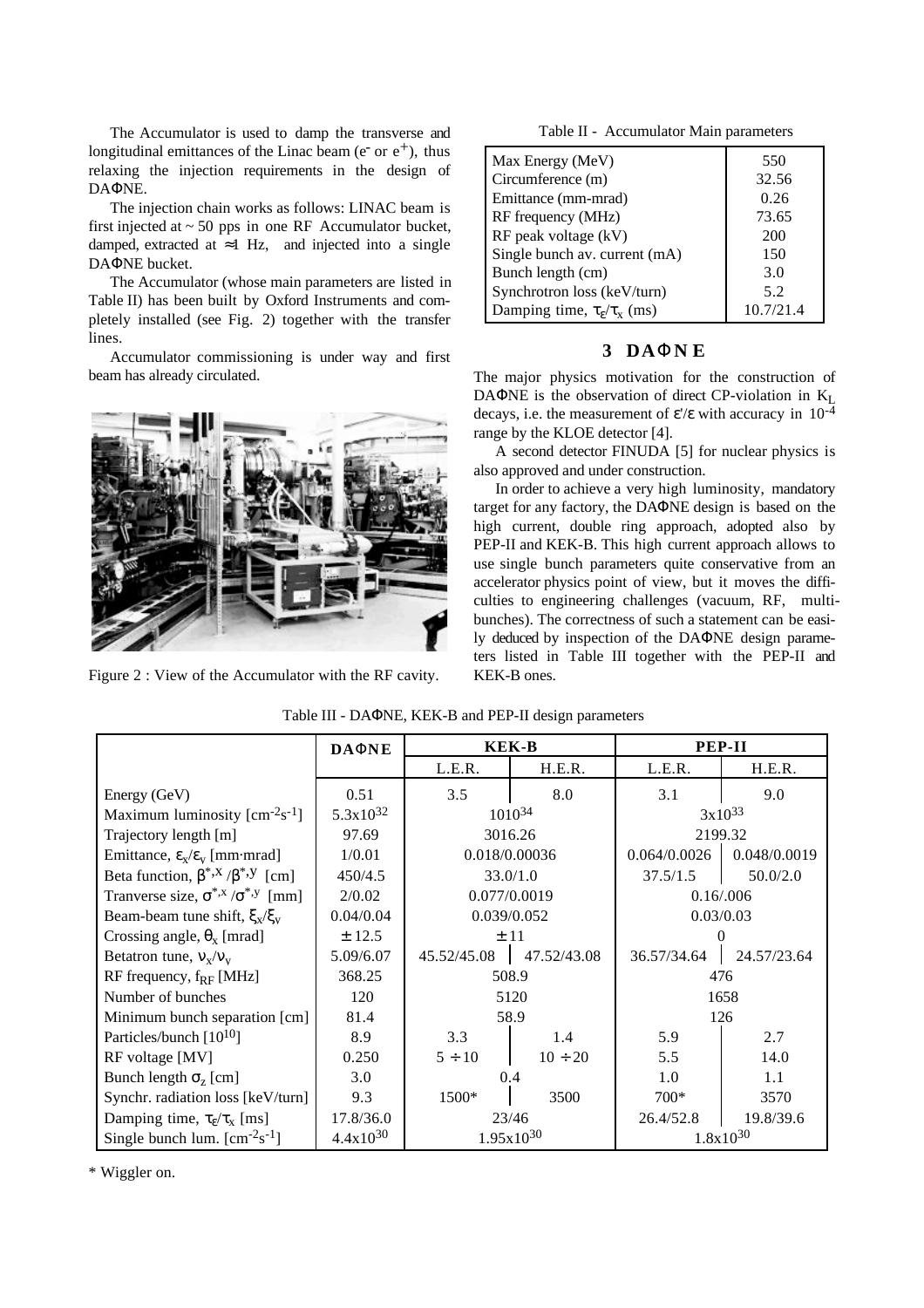#### *3.1 Main features and optics.*

In DAΦNE electrons and positrons circulate in two separated storage rings (see Fig. 3) laying in the same horizontal plane with horizontal crossing in 2x10 m long interaction regions  $(IR1 \text{ and } IR)$ , at an angle of ± 12.5 mrad.



Figure 3 : DAΦNE magnetic layout**.**

The regular lattice is a modified Chasman-Green type: it consists of 4 achromats, each housing a 2 m long, 1.8 T normal conducting wiggler to increase beam emittance and radiation damping.

The straight sections orthogonal to the IR are used for injection, RF and feedback systems.

Such a magnetic structure, with all the quadrupoles and sextupoles powered independently, has built in enough flexibility to cover a wide range of betatron tunes keeping good dynamic aperture for single beam.



Figure 4 : Compensating s.c. solenoid**.**

The IRs are equipped with a compensating s.c. solenoid (see Fig. 4) at each end.

Three different low-β optics designs have been developed [6], one without longitudinal field for commissioning purposes, the other two with permanent magnet quadrupoles, for KLOE and FINUDA experiments. The three IR designs are completely equivalent and interchangeable from an optic point of view.

At the IR the experiments have a 500 µm thick Be vacuum pipe.

The KLOE's Be pipe (see Fig. 5) has a very complicate bulb-like shape, with a very thin  $(50 \mu m$  Be) inner shield to prevent RF losses. This shape is needed to avoid  $K<sub>S</sub>$  regeneration effects. The chamber is now being built by K-TEK.



Figure 5 : View of KLOE vacuum chamber**.**

As far as the two beam operation is concerned (let us remind that DAΦNE can operate with one or two interactions points) a careful study of the betatron tune working point with a beam-beam simulation code (106 turns) is in progress.

At present there are two working point candidates with different β-tunes, depending if one assumes 1 or 2 crossing per turn.

The results are summarized in Table IV where  $L/L_0$  is the calculated single bunch luminosity reduction with respect to the nominal one.

| Crossing | ${\rm v_{x}}$ | ${\rm V}_{\rm V}$ | $L/L_0(\%)$ |
|----------|---------------|-------------------|-------------|
|          | 4.53          | 6.06              | 98          |
|          | 5.09          | 6.07              | 86          |

Table IV : Beam-beam simulation results

#### *3.2 Vacuum system*

The DAΦNE vacuum system is dimensioned for an operating pressure of 1 nTorr with 5 A circulating current.

A design of the arc vacuum vessel, similar to ALS, has been adopted, consisting of 2 chambers connected through a narrow slot.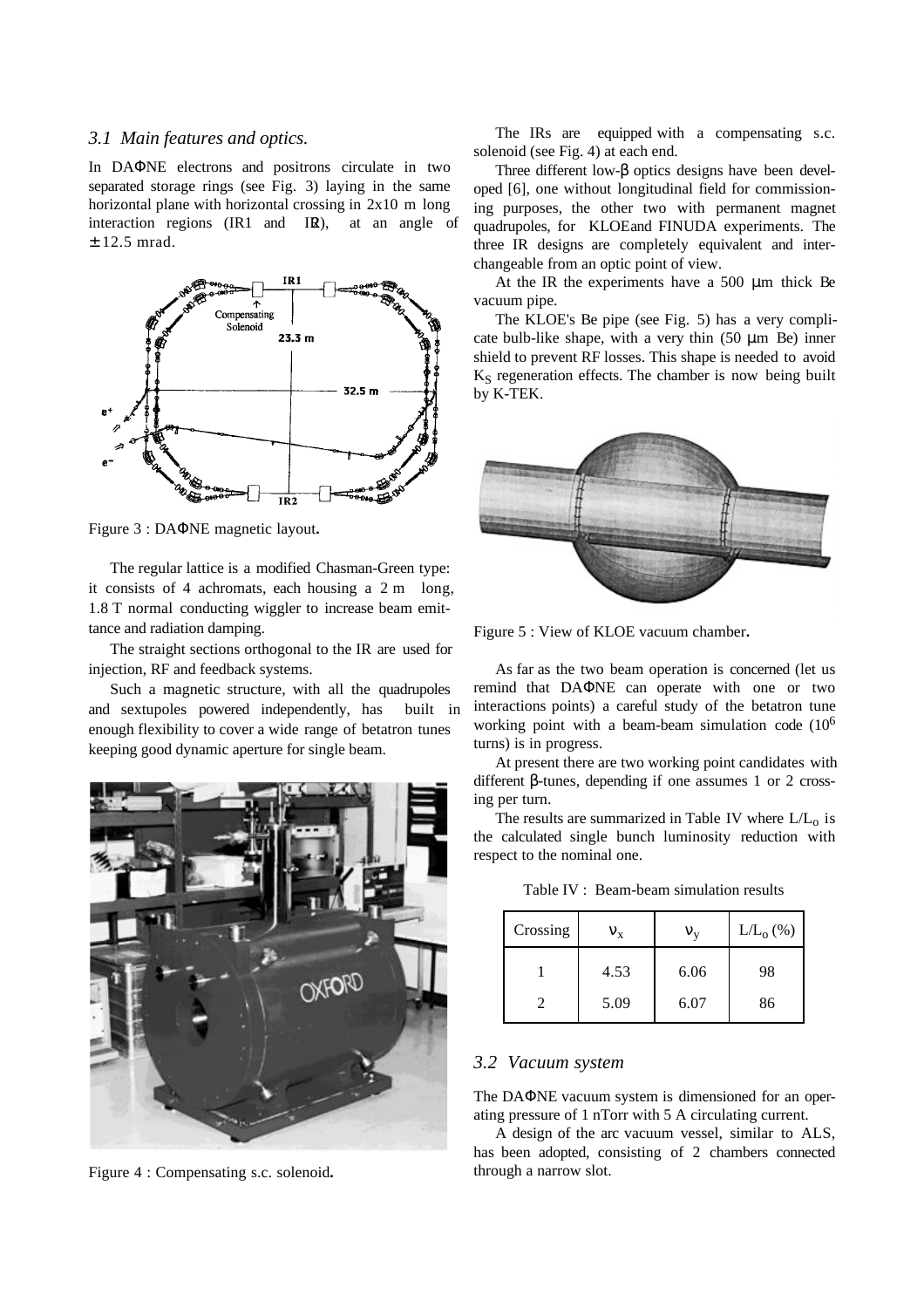

Figure 6 : The first 2 arc vacuum chambers during acceptance tests.

The beam circulates in the first chamber while the synchrotron radiation photons hit a system of water cooled copper absorbers located in the second one (antechamber). In this way more than 95% of the photon flux is collected in the antechamber. The achromat vessel (~10 m long) is made by two halves of Al alloy 5083- H321 plates which, after machining, are welded along the middle plane. The inner surface is mirror finished. The 8 arc chambers (see Fig. 7) are under construction and half of them have been completely tested. The main inconvenient with this long vacuum chamber is the large expansion during bakeout (~35 mm in the longitudinal direction and ~10 mm in the transverse one). To cope with these large displacements a special shielded bellow (see Fig. 7) with no sliding contacts has been designed and a prototype tested both from mechanical and the HOM induced modes points of view.



Figure 7 : DAΦNE bellow prototype (one half).

### *3.3 RF System*

The RF System of each ring consists of a normal conducting single cell cavity fed by a 150 kW/cw klystron.

The RF cavity (see Fig. 8) is equipped with three waveguides to damp the parasitic modes that are dissipated into external 50  $\Omega$  loads.

The first cavity has been successfully power tested up to 30 kW, corresponding to ~350 kV, and the HOM behavior (see Fig. 9) found in agreement with expectation.



Figure 8 : The DAΦNE Cavity.



Figure 9 : Undamped (top) and damped (bottom) longitudinal spectra.

### *3.4 Longitudinal feedback*

Even though the HOMs in the RF cavity are heavily damped the probability for a damped HOM to cross a coupled bunch mode frequency is not negligible and, due to the large total current, the growth rate of unstable modes can be stronger than the radiation damping rate even by two orders of magnitude. For this reason the required additional damping is provided by a time domain, bunch to bunch feedback system [7] largely based on Digital Signal Processors (DSP). It has been developed and tested [8] in the framework of a collaboration with SLAC/LBL PEP-II Group on feedback systems for the next generation of factories with intense beams and a large number of bunches.

The digital part is now under construction at SLAC, while the Kicker cavity for DAΦNE has been designed and built at Frascati.

#### *3.5 Status of the collider construction*

The procurement phase of all the major components has been completed. The installation inside the DAΦNE Hall has started in January 1996 (see Fig. 10). The completion of the installation phase is scheduled by the end of 1996 followed by the beginning of commissioning.